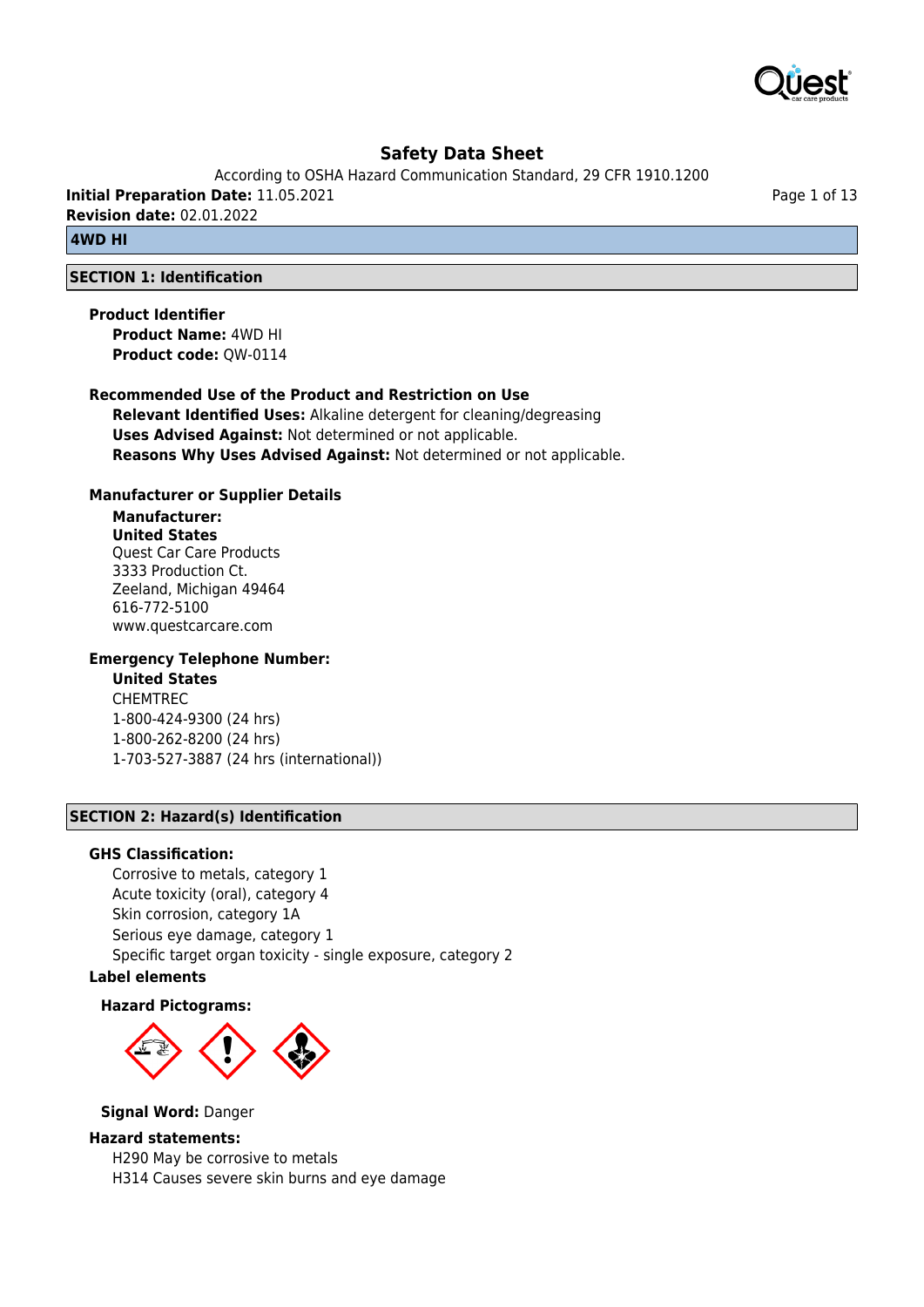According to OSHA Hazard Communication Standard, 29 CFR 1910.1200

**Initial Preparation Date:** 11.05.2021

**Revision date:** 02.01.2022

# **4WD HI**

H318 Causes serious eye damage

H371 May cause damage to organs (inhalation, oral)

H302 Harmful if swallowed

# **Precautionary Statements:**

P234 Keep only in original container

P260 Do not breathe dust/fume/gas/mist/vapors/spray

P264 Wash hands/skin thoroughly after contact with or handling.

P280 Wear protective gloves/protective clothing/eye protection/face protection

P270 Do not eat, drink or smoke when using this product

P390 Absorb spillage to prevent material-damage

P301+P330+P331 IF SWALLOWED: Rinse mouth. Do NOT induce vomiting

P303+P361+P353 IF ON SKIN (or hair): Take off immediately all contaminated clothing. Rinse skin with water/shower

P363 Wash contaminated clothing before reuse

P304+P340 IF INHALED: Remove victim to fresh air and keep at rest in a position comfortable for breathing P310 Immediately call a POISON CENTER/911/PHYSICIAN IF: swallowed, eye contact, skin burns/rash or breathing difficulties.

P321 Specific treatment (see first aid procedures on the product label in section 4 of this SDS)

P305+P351+P338 IF IN EYES: Rinse cautiously with water for several minutes. Remove contact lenses, if present and easy to do. Continue rinsing

P308+P311 IF exposed or concerned: Call a POISON CENTER/doctor/911.

P301+P312 IF SWALLOWED: Call a POISON CENTER or doctor/physician if you feel unwell P330 Rinse mouth

P406 Store in corrosive resistant/or heavy duty plastic container using a chemical resistant inner liner. P405 Store locked up

P501 Dispose of contents/container in accordance with local, state and federal regulations.

# **Hazards Not Otherwise Classified:** None

# **SECTION 3: Composition/Information on Ingredients**

| <b>Identification</b>    | <b>Name</b>         | Weight % |
|--------------------------|---------------------|----------|
| CAS Number:<br>1310-58-3 | Potassium hydroxide | 10-20    |
| CAS Number:<br>111-76-2  | 2-Butoxyethanol     | 10-20    |
| CAS Number:<br>141-43-5  | 2-aminoethanol      | $5-10$   |

# **Additional Information:**

Ingredients not listed above are being withheld as trade secret.

# **SECTION 4: First Aid Measures**

# **Description of First Aid Measures**

# **General Notes:**

Show this Safety Data Sheet to the doctor in attendance.

Show this Safety Data Sheet to the doctor in attendance. Take precautions to ensure your own safety before attempting rescue. Wear appropriate safety eyewear, gloves, protective clothing and respiratory protection to prevent exposure. See Section 8 of this SDS for personal protective equipment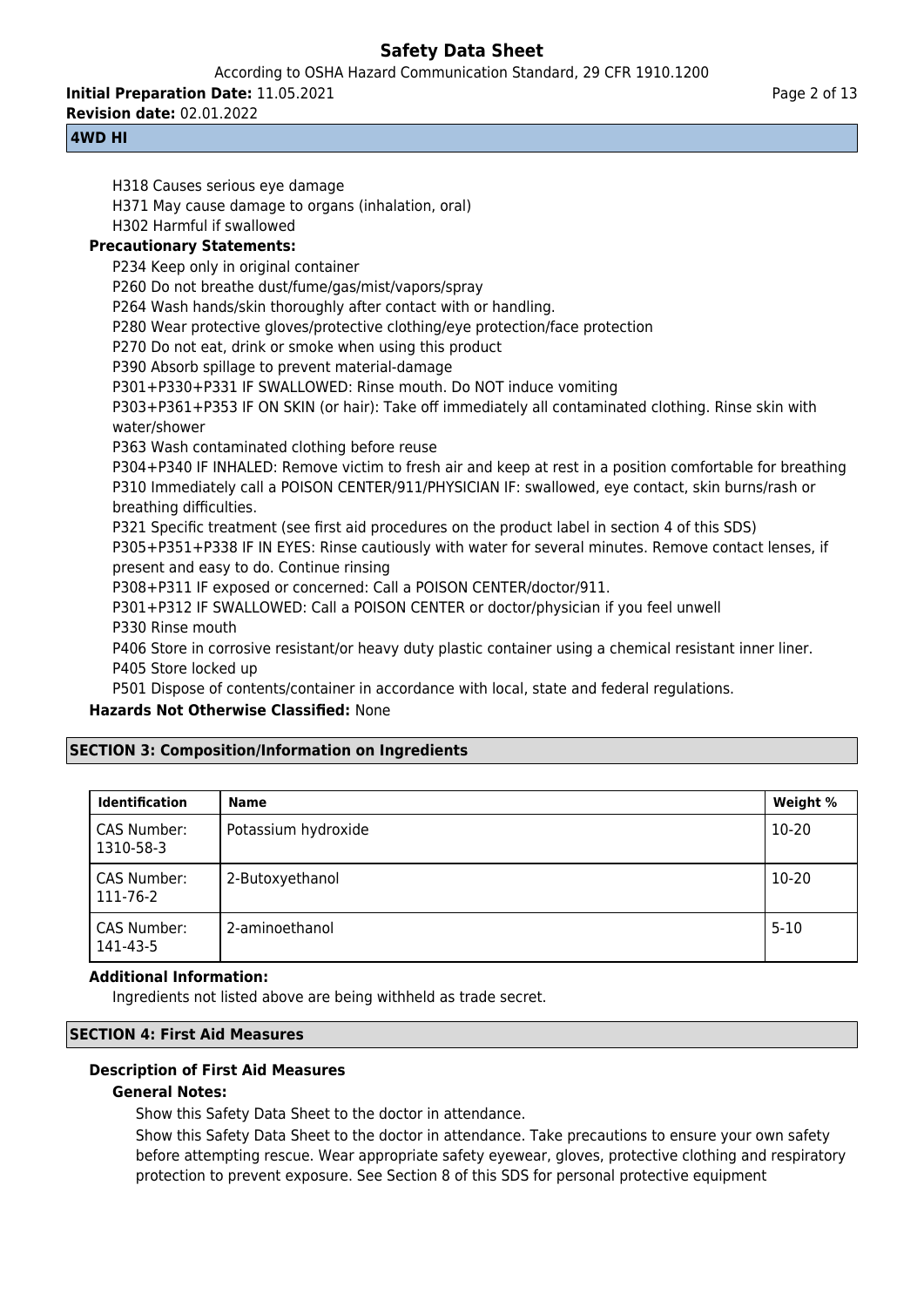According to OSHA Hazard Communication Standard, 29 CFR 1910.1200

**Initial Preparation Date:** 11.05.2021

**Revision date:** 02.01.2022

# **4WD HI**

recommendations. Do not use the mouth to mouth method if victim has ingested or inhaled the product. Give artificial respiration with the aid of a pocket mask equipped with a one-way valve or other proper device.

## **After Inhalation:**

If inhaled, remove person to fresh air and place in a position comfortable for breathing. Keep person at rest. If breathing is difficult, administer oxygen. If breathing has stopped, provide artificial respiration. If symptoms develop or persist, seek medical advice/attention.

If inhaled, remove person to fresh air and place in a position comfortable for breathing. Keep person at rest. If breathing is difficult, administer oxygen. If breathing has stopped, provide artificial respiration. If experiencing respiratory symptoms, seek medical advice/attention.

## **After Skin Contact:**

Remove contaminated clothing and shoes. Rinse skin with copious amounts of water [shower] for several minutes. Launder contaminated clothing before reuse. If symptoms develop or persist, seek medical advice/attention.

Treatment is urgent. Seek emergency medical treatment. Remove contaminated clothing and shoes. Rinse skin with copious amounts of water [shower] for several minutes. Launder contaminated clothing before reuse.

# **After Eye Contact:**

Rinse eyes with plenty of water for several minutes. Remove contact lenses if present and easy to do so. Protect unexposed eye. If symptoms develop or persist, seek medical advice/attention.

Immediately rinse eyes with plenty of gently flowing lukewarm water for 15 minutes. Remove contact lenses if present and easy to do so. Protect unexposed eye. Seek immediate medical attention, preferably from an ophthalmologist.

Rinse eyes with plenty of water for several minutes. Remove contact lenses, if present and easy to do so. Protect unexposed eye. If symptoms develop or persist, seek medical advice/attention.

## **After Swallowing:**

If swallowed, DO NOT induce vomiting unless told to do so by a physician or poison control center. Rinse mouth with water. Never give anything by mouth to an unconscious person. If spontaneous vomiting occurs, place on the left side with head down to prevent aspiration of liquid into the lungs. If symptoms develop or persist, seek medical advice/attention.

If swallowed, DO NOT induce vomiting unless told to do so by a physician or poison control center. Rinse mouth with water. Never give anything by mouth to an unconscious person. If spontaneous vomiting occurs, place on the left side with head down to prevent aspiration of liquid into the lungs. Seek immediate medical attention.

# **Most Important Symptoms and Effects, Both Acute and Delayed**

# **Acute Symptoms and Effects:**

Products that are corrosive to metals are often corrosive to the skin, eyes and the respiratory tract. Exposure to skin may result in redness, pain, burning, inflammation and tissue damage. Exposure to eyes may result in irritation, redness, pain, inflammation, itching, burning, tearing, corneal damage and loss of vision. Exposure via inhalation may result in cough, sore throat, burning sensation and shortness of breath. Exposure via ingestion may result in burns of the mouth and throat, abdominal pain, burning sensation in the throat and chest, nausea, vomiting, shock or collapse.

Eye contact may result in irritation, redness, pain, inflammation, itching, burning, tearing, corneal damage and loss of vision.

May cause damage to organs. Effects are dependent on exposure (dose, concentration, contact time). Acute oral exposure may lead to dizziness, drowsiness, headache, breathing difficulties, nausea, vomiting, abdominal pain, and lowering of consciousness. Adverse effects are dependent on exposure (dose, concentration, contact time).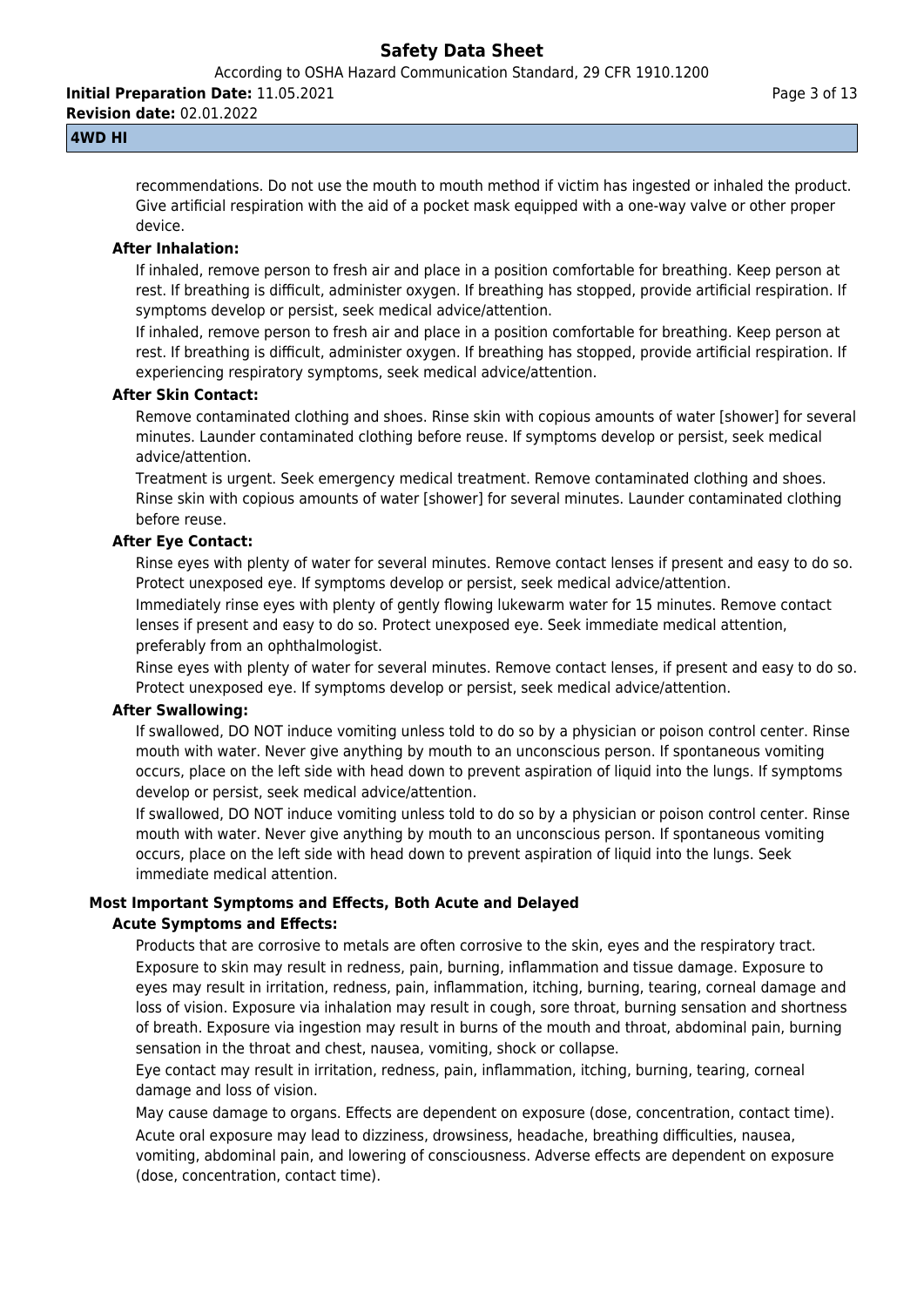According to OSHA Hazard Communication Standard, 29 CFR 1910.1200

**Initial Preparation Date:** 11.05.2021

**Revision date:** 02.01.2022

## **4WD HI**

## **Delayed Symptoms and Effects:**

Effects are dependent on exposure (dose, concentration, contact time). Symptoms of exposure may be delayed.

## **Immediate Medical Attention and Special Treatment**

## **Specific Treatment:**

In case of eye contact, seek prompt medical attention while rinsing is continued.

If exhibiting symptoms of exposure, seek prompt medical attention.

## **Notes for the Doctor:**

Treat symptomatically.

## **SECTION 5: Firefighting Measures**

## **Extinguishing Media**

## **Suitable Extinguishing Media:**

Water mist/fog, carbon dioxide, dry chemical or alcohol resistant foam.

## **Unsuitable Extinguishing Media:**

Do not use water jet.

## **Specific Hazards During Fire-Fighting:**

Contact with metals may evolve flammable hydrogen gas. Thermal decomposition may produce irritating/toxic fumes/gases.

Thermal decomposition may produce irritating/toxic fumes/gases.

# **Special Protective Equipment for Firefighters:**

Fire-fighters should wear appropriate protective equipment and self-contained breathing apparatus (SCBA) with a full-face piece operated in positive pressure mode.

## **Special precautions:**

DO NOT GET WATER INSIDE CONTAINERS. Avoid contact with skin, eyes, hair and clothing. Do not breathe fumes/gas/mists/aerosols/vapors/dusts. Move containers from fire area if safe to do so. Use water spray/fog for cooling fire exposed containers. Avoid unnecessary run-off of extinguishing media which may cause pollution.

Avoid contact with skin, eyes, hair and clothing. Do not breathe fumes/gas/mists/aerosols/vapors/dusts. Move containers from fire area if safe to do so. Use water spray/fog for cooling fire exposed containers. Avoid unnecessary run-off of extinguishing media which may cause pollution.

## **SECTION 6: Accidental Release Measures**

## **Personal Precautions, Protective Equipment, and Emergency Procedures:**

Evacuate unnecessary personnel. Ventilate area. Extinguish any sources of ignition. Wear recommended personal protective equipment (see Section 8). Avoid contact with skin, eyes and clothing. Avoid breathing mist, vapor, dust, fume and spray. Do not walk through spilled material. Wash thoroughly after handling. Evacuate unnecessary personnel. Ventilate area. Extinguish any sources of ignition. Wear recommended personal protective equipment (see Section 8). Do not get on skin, eyes or on clothing. Avoid breathing mist, vapor, dust, fume and spray. Do not walk through spilled material. Wash thoroughly after handling. Remove contaminated clothing and launder before reuse.

## **Environmental Precautions:**

Prevent further leakage or spillage if safe to do so. Prevent from reaching drains, sewers and waterways. Discharge into the environment must be avoided.

## **Methods and Material for Containment and Cleaning Up:**

Do not touch damaged containers or spilled material unless wearing appropriate personal protective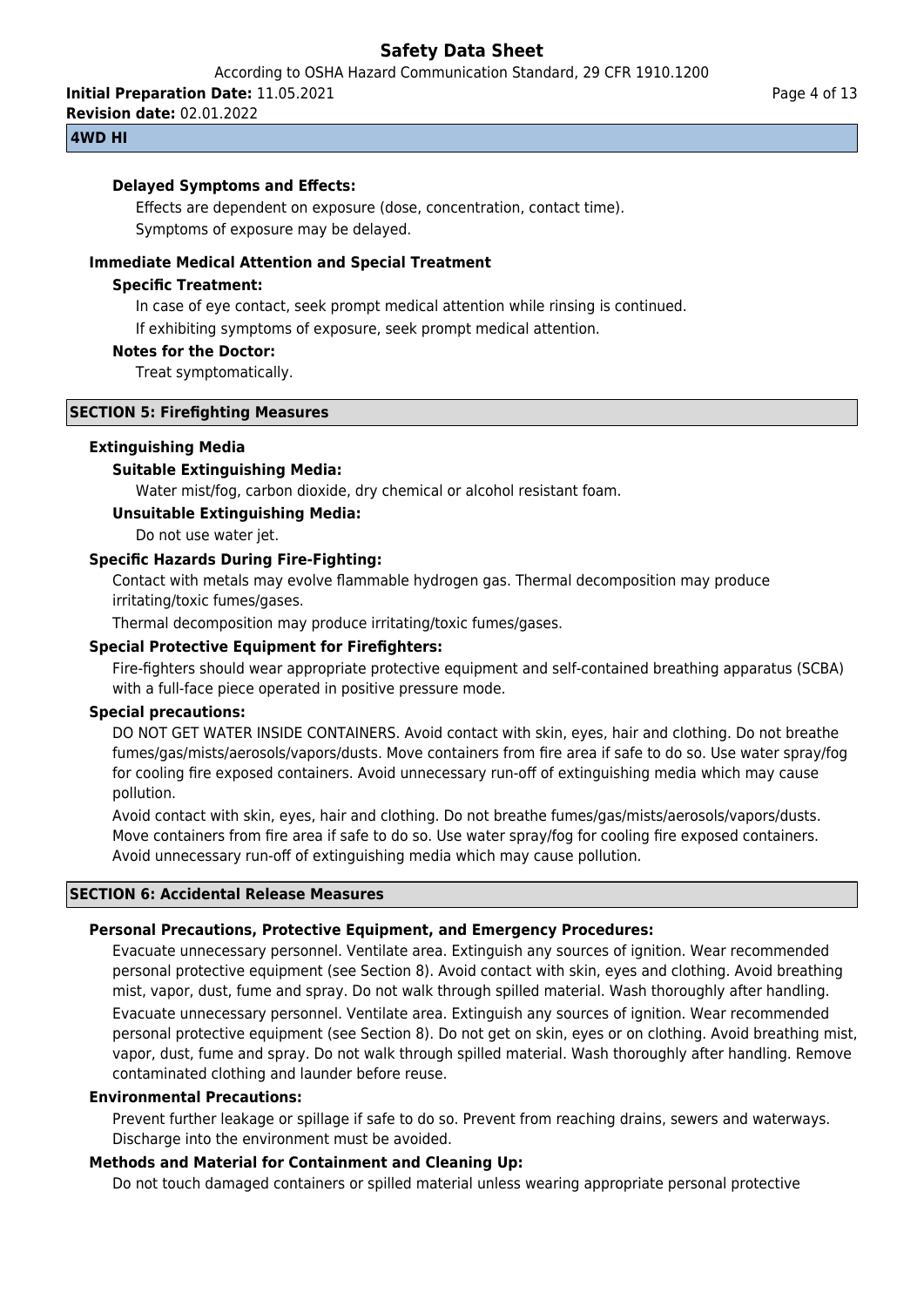According to OSHA Hazard Communication Standard, 29 CFR 1910.1200

**Initial Preparation Date:** 11.05.2021

**Revision date:** 02.01.2022

# **4WD HI**

clothing. Stop leak if you can do it without risk. Contain and collect spillage and place in suitable corrosive resistant containers for future disposal. Do not get water in containers as reaction with water or moist air may release toxic, corrosive or flammable gases. Dispose of in accordance with all applicable regulations (see Section 13).

Do not touch damaged containers or spilled material unless wearing appropriate personal protective clothing. Stop leak if you can do it without risk. Contain and collect spillage and place in suitable container for future disposal. Dispose of in accordance with all applicable regulations (see Section 13).

Harmful if swallowed. Do not touch damaged containers or spilled material unless wearing appropriate personal protective clothing. Avoid breathing dust, mist, fumes, vapors or spray. Stop leak if you can do it without risk. Contain and collect spillage and place in suitable container for future disposal. Dispose of in accordance with all applicable regulations (see Section 13).

## **Reference to Other Sections:**

For personal protective equipment see Section 8. For disposal see Section 13.

# **SECTION 7: Handling and Storage**

## **Precautions for Safe Handling:**

Use appropriate personal protective equipment (see Section 8). Prevent skin contact. Do not get in eyes. Use only with adequate ventilation. Do not add water to the corrosive product. If it is necessary to mix a corrosive product with water, do so slowly adding the corrosive to cold water, in small amounts, and stir frequently. Avoid breathing mist/vapor/spray/dust. Do not eat, drink, smoke, or use personal products when handling chemical substances. Wash affected areas thoroughly after handling. Keep away from incompatible materials (See Section 10). Keep containers tightly closed when not in use. Keep only in original packaging. Use appropriate personal protective equipment (see Section 8). Use only with adequate ventilation. Avoid breathing mist/vapor/spray/dust. Do not eat, drink, smoke, or use personal products when handling chemical substances. Do not get in eyes. Avoid contact with skin and clothing. Wash affected areas thoroughly after handling. Keep away from incompatible materials (See Section 10). Keep containers tightly closed when not in use.

Use appropriate personal protective equipment (see Section 8). Use only with adequate ventilation. Avoid breathing mist/vapor/spray/dust. Do not eat, drink, smoke, or use personal products when handling chemical substances. Avoid contact with skin, eyes and clothing. Wash affected areas thoroughly after handling. Keep away from incompatible materials (See Section 10). Keep containers tightly closed when not in use.

# **Conditions for Safe Storage, Including Any Incompatibilities:**

Store in cool, dry, well-ventilated location out of direct sunlight and away from exit paths. Store in a corrosion-resistant container with a resistant inner liner. Inspect containers and storage area regularly for signs of leak and damage. Store containers at a convenient height for handling, below eye level if possible. High shelving increases the risk of dropping containers, personal injury and exposure. Ensure that appropriate fire fighting and spill-clean up equipment is readily available. Keep away from food and beverages. Protect from freezing and physical damage. Store away from heat, open flames and other sources of ignition. Store separately. Keep container tightly sealed. Store away from incompatible materials (See Section 10).

Store in cool, dry, well-ventilated location out of direct sunlight. Keep away from food and beverages. Protect from freezing and physical damage. Store away from heat, open flames and other sources of ignition. Keep container tightly sealed. Store away from incompatible materials (See Section 10).

## **SECTION 8: Exposure Controls/Personal Protection**

Only those substances with limit values have been included below.

## **Occupational Exposure Limit Values:**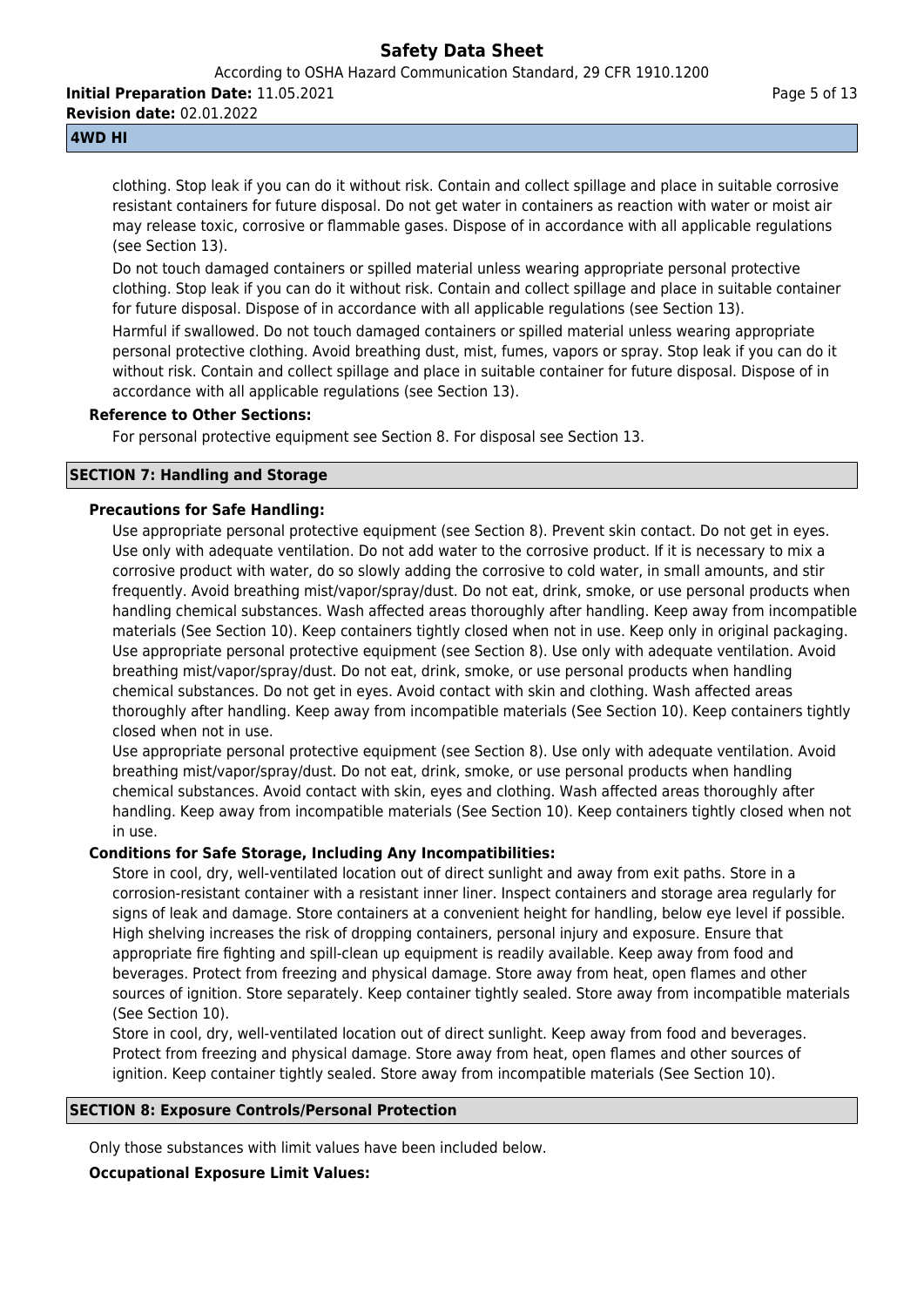# According to OSHA Hazard Communication Standard, 29 CFR 1910.1200

**Initial Preparation Date:** 11.05.2021

**Revision date:** 02.01.2022

# **4WD HI**

| <b>Country (Legal Basis)</b> | <b>Substance</b>    | <b>Identifier</b> | <b>Permissible concentration</b>                               |
|------------------------------|---------------------|-------------------|----------------------------------------------------------------|
| <b>OSHA</b>                  | 2-Butoxyethanol     | 111-76-2          | 8-Hour TWA-PEL: 240 mg/m <sup>3</sup> (50<br>ppm [Table Z-1])  |
|                              | 2-Butoxyethanol     | 111-76-2          | 8-Hour TWA: 120 mg/m <sup>3</sup> (25 ppm<br>[Table $Z-1-A$ ]) |
|                              | Potassium hydroxide | 1310-58-3         | Ceiling Limit: 2 mg/m <sup>3</sup>                             |
|                              | 2-aminoethanol      | 141-43-5          | 8-Hour TWA-PEL: 6 mg/m <sup>3</sup> (3 ppm)                    |
| <b>NIOSH</b>                 | 2-Butoxyethanol     | 111-76-2          | IDLH: 700 ppm                                                  |
|                              | 2-Butoxyethanol     | 111-76-2          | REL-TWA: 24 mg/m <sup>3</sup> (5 ppm [up to<br>10 hr])         |
|                              | Potassium hydroxide | 1310-58-3         | Ceiling Limit: 2 mg/m <sup>3</sup>                             |
|                              | 2-aminoethanol      | 141-43-5          | REL-TWA: 8 mg/m <sup>3</sup> (3 ppm [up to<br>10 hrl)          |
|                              | 2-aminoethanol      | 141-43-5          | 15-Minute STEL: 15 mg/m <sup>3</sup> (6<br>ppm)                |
|                              | 2-aminoethanol      | 141-43-5          | IDLH: 30 ppm                                                   |
| <b>ACGIH</b>                 | 2-Butoxyethanol     | 111-76-2          | 8-Hour TWA-PEL: 20 ppm                                         |
|                              | Potassium hydroxide | 1310-58-3         | Ceiling Limit: 2 mg/m <sup>3</sup>                             |
|                              | 2-aminoethanol      | 141-43-5          | 8-Hour TWA: 3 ppm                                              |
|                              | 2-aminoethanol      | 141-43-5          | 15-Minute STEL: 6 ppm                                          |
| United States(California)    | 2-Butoxyethanol     | 111-76-2          | 8-Hour TWA-PEL: 97 mg/m <sup>3</sup> (20<br>ppm)               |
|                              | 2-Butoxyethanol     | 111-76-2          | REL: 4700 ug/m <sup>3</sup> (Acute<br>inhalation)              |
|                              | 2-Butoxyethanol     | 111-76-2          | REL: 164 ug/m <sup>3</sup> (8-hour Inhalation)                 |
|                              | 2-Butoxyethanol     | 111-76-2          | REL: 82 ug/m <sup>3</sup> (Chronic inhalation)                 |
|                              | Potassium hydroxide | 1310-58-3         | Ceiling Limit: 2 mg/m <sup>3</sup>                             |
|                              | 2-aminoethanol      | 141-43-5          | 8-Hour TWA-PEL: 8 mg/m <sup>3</sup> (3 ppm)                    |
|                              | 2-aminoethanol      | 141-43-5          | 15-Minute STEL: 15 mg/m <sup>3</sup> (6<br>ppm)                |

# **Biological Limit Values:**

| Country (Legal Basis) | l Substance     | ler | ant                              |                                                  | time                   | Identifi  Determin  Specimen  Sampling  Permissibl<br>l e limits |
|-----------------------|-----------------|-----|----------------------------------|--------------------------------------------------|------------------------|------------------------------------------------------------------|
| <b>ACGIH</b>          | 2-Butoxyethanol |     | lic acid<br>(with<br>hydrolysis) | [111-76-2   Butoxyacet   Creatinine<br>lin Urine | End of shift 1200 mg/g |                                                                  |

# **Information on Monitoring Procedures:**

Not determined or not applicable.

# **Appropriate Engineering Controls:**

Emergency eye wash stations and safety showers should be available in the immediate vicinity of use or handling. Provide adequate ventilation to maintain the airborne concentrations of vapor, mists, and/or dusts below the applicable workplace exposure limits, while observing recognized national standards (or equivalent).

# **Personal Protection Equipment**

# **Eye and Face Protection:**

Use safety glasses with side shields or goggles. Consider the use of a face shield for splash protection. Use eye protection equipment that has been tested and approved by recognized national standards (or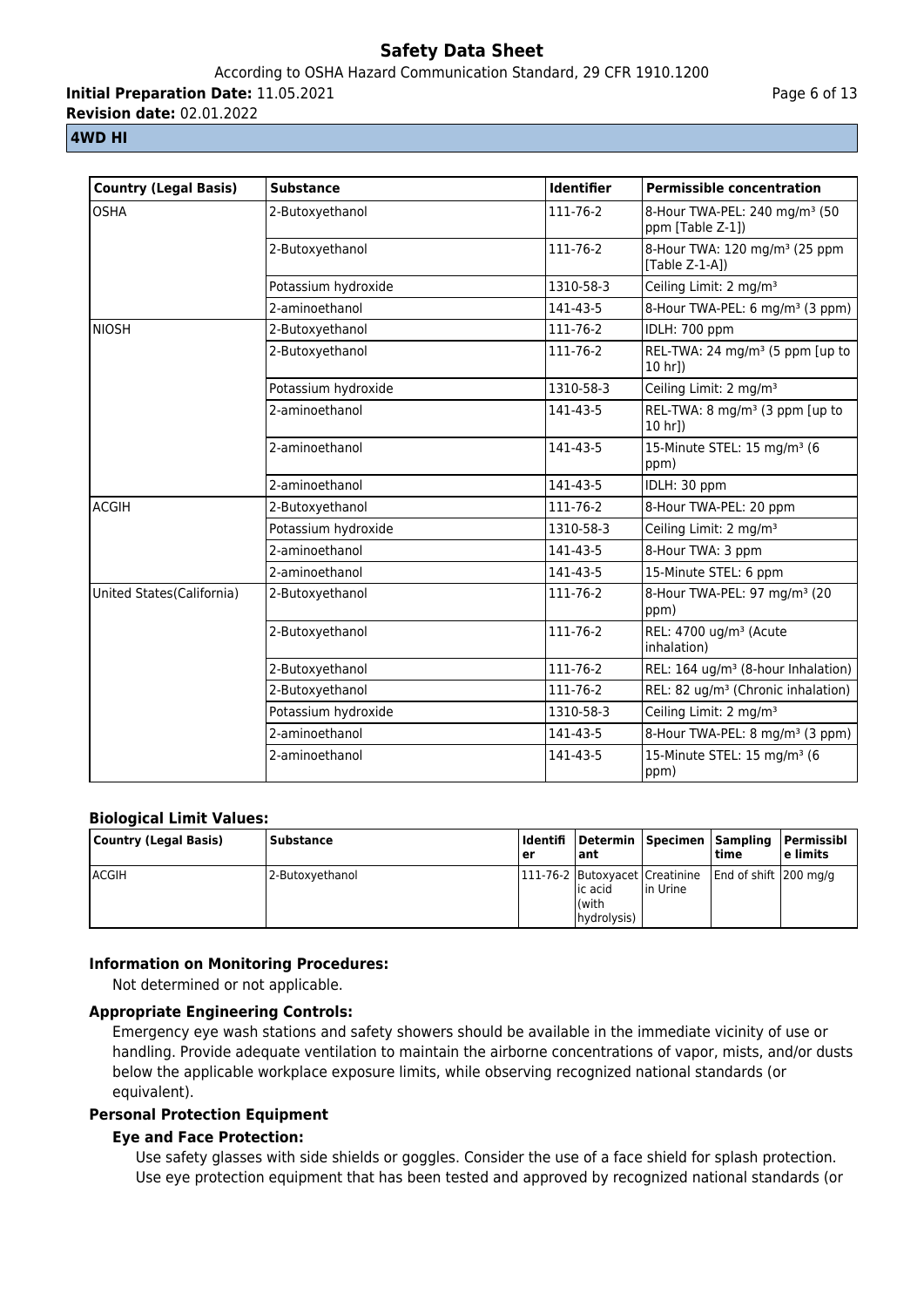According to OSHA Hazard Communication Standard, 29 CFR 1910.1200

**Initial Preparation Date:** 11.05.2021 **Revision date:** 02.01.2022

**4WD HI**

# equivalent).

Safety glasses or goggles. Use eye protection equipment that has been tested and approved by recognized national standards (or equivalent).

# **Skin and Body Protection:**

Chemical resistant, impervious gloves approved by the appropriate standards. Gloves must be inspected prior to use. Considering the parameters specified by the glove manufacturer, check during use that the gloves are still retaining their protective properties. It should be noted that the time to breakthrough for any glove material may be different for different glove manufacturers. In the case of mixtures, consisting of several substances, the protection time of the gloves cannot be accurately estimated. Avoid skin contact with used gloves. Appropriate techniques should be used to remove used gloves and contaminated clothing. Full body protection should be worn. Personal protective equipment for the body should be selected based on the task being performed and the risks involved and should be approved by a specialist before handling this product. Ensure that all personal protective equipment is approved by recognized national standards (or equivalent).

Chemical resistant, impervious gloves approved by the appropriate standards. Gloves must be inspected prior to use. Avoid skin contact with used gloves. Appropriate techniques should be used to remove used gloves and contaminated clothing. Personal protective equipment for the body should be selected based on the task being performed and the risks involved and should be approved by a specialist before handling this product. Ensure that all personal protective equipment is approved by recognized national standards (or equivalent).

# **Respiratory Protection:**

If engineering controls do not maintain airborne concentrations below the applicable workplace exposure limits, or to an acceptable level (if exposure limits have not been established), a respirator approved by recognized national standards (or equivalent) must be worn.

# **General Hygienic Measures:**

When handling chemical products, do not eat, drink or smoke. Wash hands after handling, before breaks, and at the end of the workday. Avoid contact with skin, eyes and clothing. Wash contaminated clothing before reuse. Perform routine housekeeping.

# **SECTION 9: Physical and Chemical Properties**

# **Information on Basic Physical and Chemical Properties**

| <b>Appearance</b>                                 | Yellow-neon green liquid          |
|---------------------------------------------------|-----------------------------------|
| <b>Odor</b>                                       | Amine, ether-like                 |
| $\boldsymbol{\mathsf{ }\mathsf{0}}$ dor threshold | Not determined or not available.  |
| pH                                                | >13.0                             |
| Melting point/freezing point                      | Not determined or not available.  |
| Initial boiling point/range                       | Not determined or not available.  |
| <b>Flash point (closed cup)</b>                   | >93 c                             |
| <b>Evaporation rate</b>                           | Not determined or not available.  |
| Flammability (solid, gas)                         | Not determined or not available.  |
| <b>Upper flammability/explosive limit</b>         | INot determined or not available. |
| Lower flammability/explosive limit                | Not determined or not available.  |
| <b>Vapor pressure</b>                             | Not determined or not available.  |
| <b>Vapor density</b>                              | INot determined or not available. |
| <b>Density</b>                                    | 1.10-1.20                         |
| <b>Relative density</b>                           | Not determined or not available.  |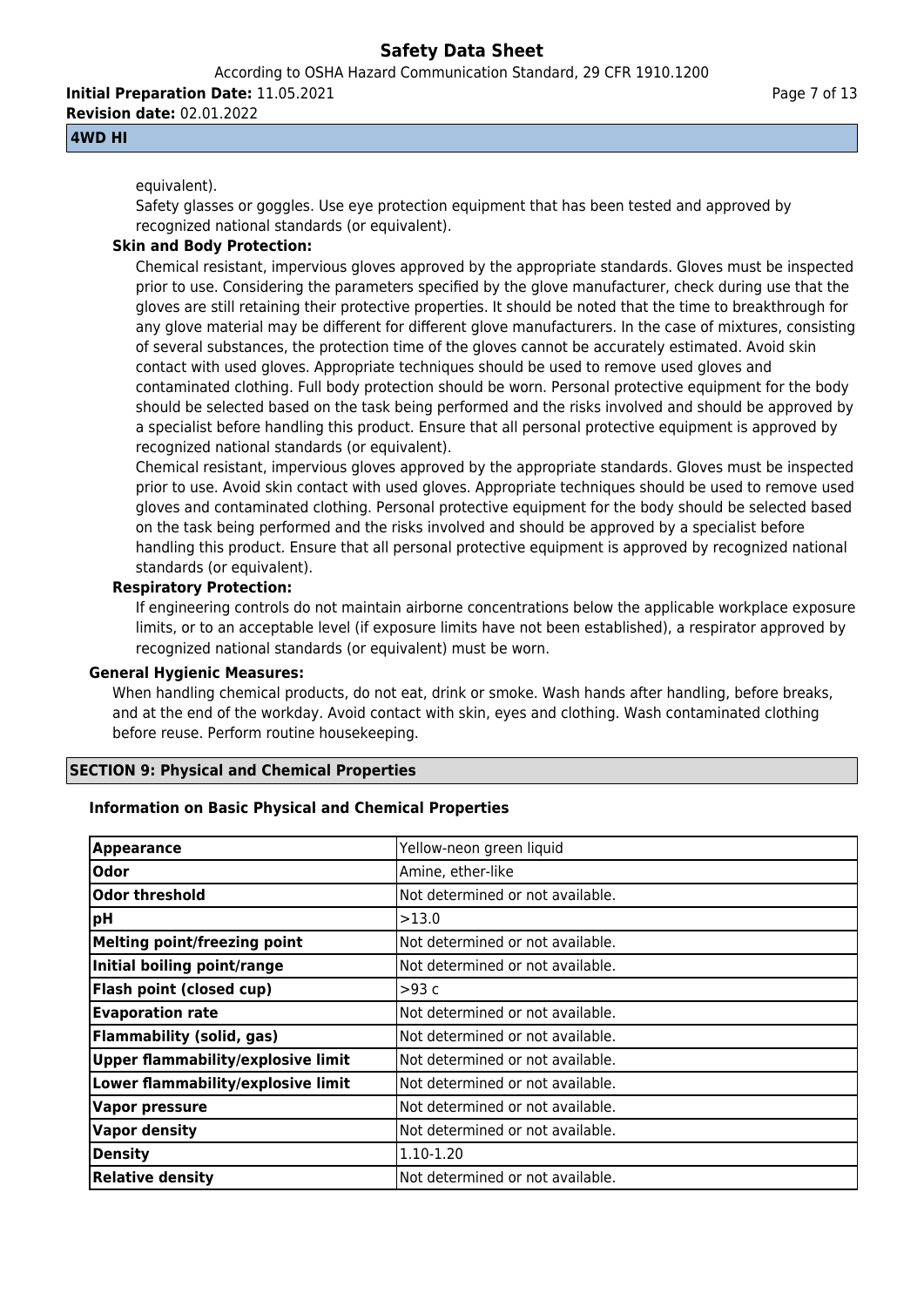According to OSHA Hazard Communication Standard, 29 CFR 1910.1200

**Initial Preparation Date:** 11.05.2021

**Revision date:** 02.01.2022

# **4WD HI**

| <b>Solubilities</b>                     | <b>Water</b>                      |
|-----------------------------------------|-----------------------------------|
| Partition coefficient (n-octanol/water) | INot determined or not available. |
| <b>Auto/Self-ignition temperature</b>   | Not determined or not available.  |
| Decomposition temperature               | Not determined or not available.  |
| Dynamic viscosity                       | Not determined or not available.  |
| <b>Kinematic viscosity</b>              | Not determined or not available.  |
| <b>Explosive properties</b>             | Not determined or not available.  |
| Oxidizing properties                    | Not determined or not available.  |

# **SECTION 10: Stability and Reactivity**

# **Reactivity:**

Not reactive under recommended handling and storage conditions.

# **Chemical Stability:**

Stable under recommended handling and storage conditions.

# **Possibility of Hazardous Reactions:**

Hazardous reactions are not anticipated under recommended conditions of handling and storage.

# **Conditions to Avoid:**

Avoid generation of aerosols and mists, extreme heat, open flames, hot surfaces, sparks, ignition sources and incompatible materials.

Extreme heat, open flames, hot surfaces, sparks, ignition sources and incompatible materials.

## **Incompatible Materials:**

None known.

## **Hazardous Decomposition Products:**

Under normal conditions of storage and use, hazardous decomposition products should not be produced.

# **SECTION 11: Toxicological Information**

# **Acute Toxicity**

**Assessment:**

Harmful if swallowed.

**Product Data:** No data available.

# **Substance Data:**

| <b>Name</b>         | Route      | <b>Result</b>                                 |
|---------------------|------------|-----------------------------------------------|
| 2-Butoxyethanol     | ldermal    | LD50 Rabbit: 220 mg/kg                        |
|                     | Inhalation | LC50 Rat: 450 ppmV (4 hr - Vapor)             |
|                     | Oral ATE   | LD50 Rat: 1200 mg/kg (Annex VI to the CLP)    |
|                     | loral      | LD50 Rat: 470 mg/kg                           |
| Potassium hydroxide | loral      | LD50 Rat: 273 mg/kg                           |
| 2-aminoethanol      | loral      | LD50 Rat: 1089 mg/kg                          |
|                     | Inhalation | LC50 Mouse: $> 2420$ mg/m <sup>3</sup> (2 hr) |
|                     | dermal     | LD50 Rat: 1025 mg/kg                          |

# **Skin Corrosion/Irritation**

## **Assessment:**

Causes severe skin burns and eye damage.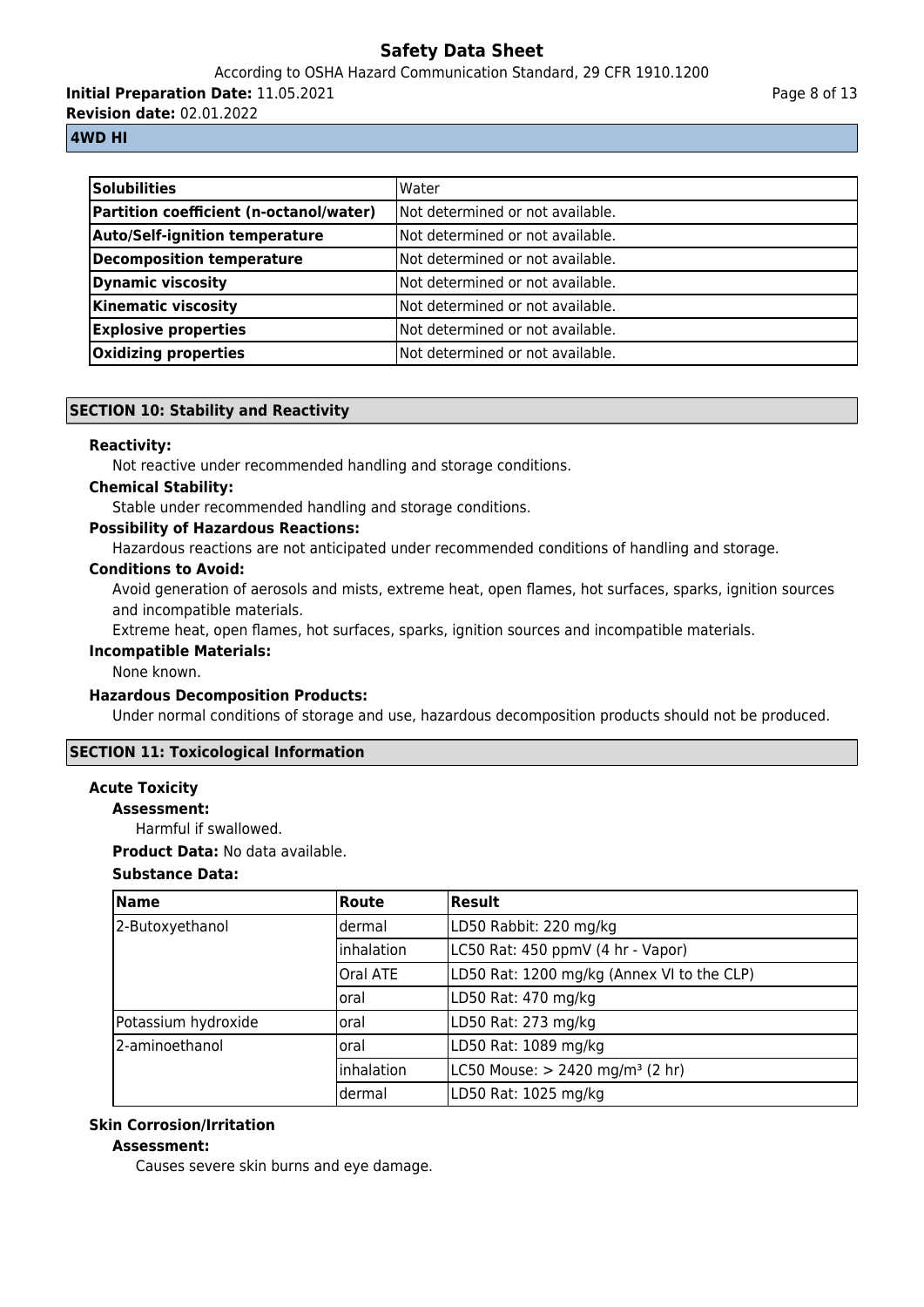According to OSHA Hazard Communication Standard, 29 CFR 1910.1200

**Initial Preparation Date:** 11.05.2021

**Revision date:** 02.01.2022

# **4WD HI**

# **Product Data:**

No data available.

# **Substance Data:**

| <b>Name</b>         | <b>Result</b>             |
|---------------------|---------------------------|
| 2-Butoxyethanol     | Causes skin irritation.   |
| Potassium hydroxide | Causes severe skin burns. |
| 12-aminoethanol     | Causes severe skin burns. |

# **Serious Eye Damage/Irritation**

# **Assessment:**

Causes serious eye damage.

## **Product Data:**

No data available.

## **Substance Data:**

| <b>Name</b>         | <b>Result</b>                  |
|---------------------|--------------------------------|
| 2-Butoxyethanol     | Causes serious eye irritation. |
| Potassium hydroxide | Causes serious eye damage.     |
| 2-aminoethanol      | Causes serious eye damage.     |

# **Respiratory or Skin Sensitization**

**Assessment:** Based on available data, the classification criteria are not met.

## **Product Data:**

No data available.

**Substance Data:** No data available.

## **Carcinogenicity**

**Assessment:** Based on available data, the classification criteria are not met.

**Product Data:** No data available.

**Substance Data:** No data available.

# **International Agency for Research on Cancer (IARC):**

| <b>Name</b>         | <b>Classification</b> |
|---------------------|-----------------------|
| 2-Butoxyethanol     | lGroup 3              |
| Potassium hydroxide | Not Applicable        |
| 2-aminoethanol      | Not Applicable        |

# **National Toxicology Program (NTP):**

| <b>Name</b>         | <b>Classification</b> |
|---------------------|-----------------------|
| 2-Butoxyethanol     | Not Applicable        |
| Potassium hydroxide | Not Applicable        |
| 2-aminoethanol      | Not Applicable        |

## **OSHA Carcinogens:** Not applicable

# **Germ Cell Mutagenicity**

**Assessment:** Based on available data, the classification criteria are not met.

## **Product Data:**

No data available.

**Substance Data:** No data available.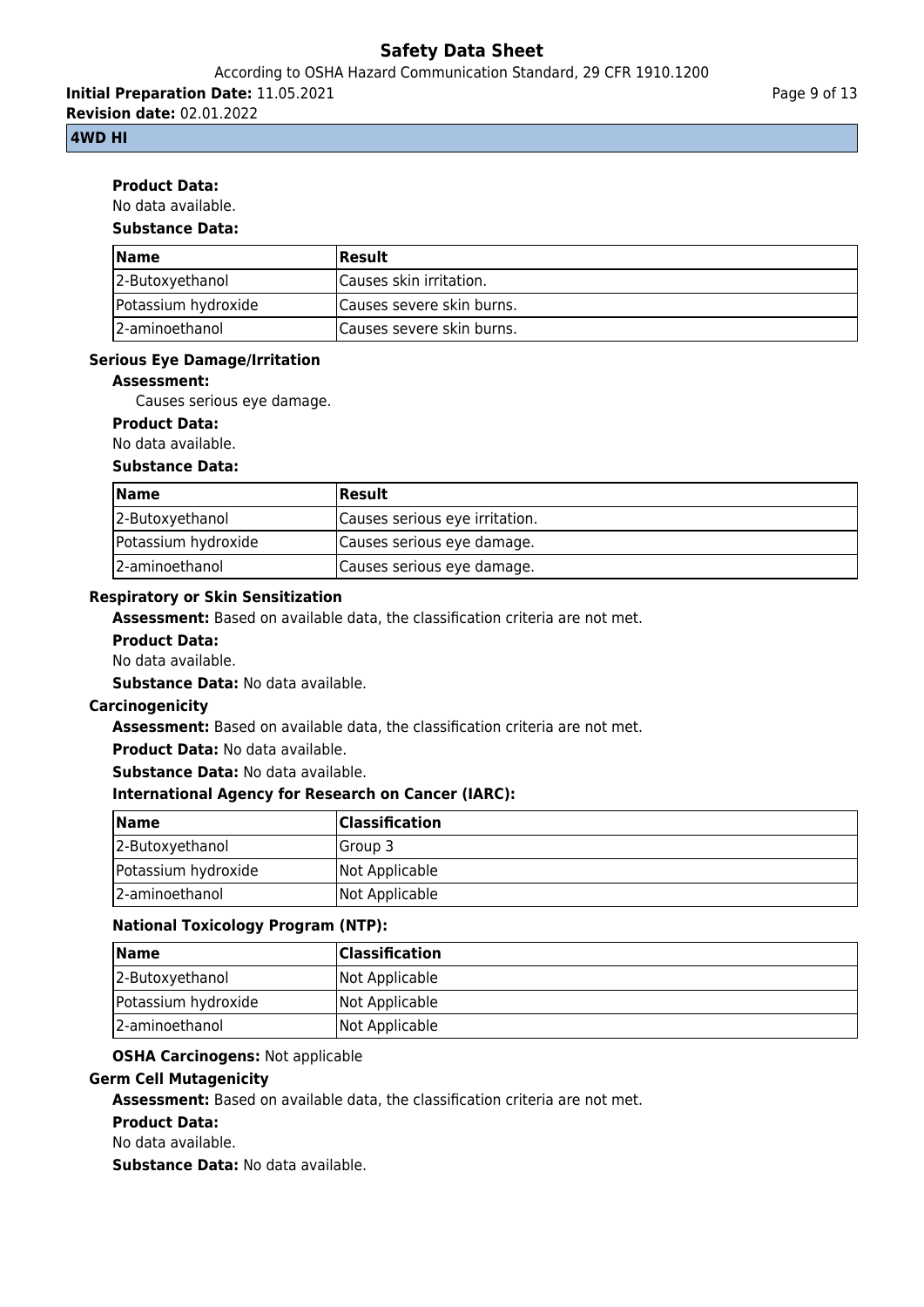According to OSHA Hazard Communication Standard, 29 CFR 1910.1200

**Initial Preparation Date:** 11.05.2021

**Revision date:** 02.01.2022

# **4WD HI**

٦

# **Reproductive Toxicity**

**Assessment:** Based on available data, the classification criteria are not met.

## **Product Data:**

No data available.

**Substance Data:** No data available.

## **Specific Target Organ Toxicity (Single Exposure)**

#### **Assessment:**

May cause damage to organs.

#### **Product Data:**

No data available.

#### **Substance Data:**

| <b>Name</b>    |                                   |
|----------------|-----------------------------------|
| 2-aminoethanol | May cause respiratory irritation. |

# **Specific Target Organ Toxicity (Repeated Exposure)**

**Assessment:** Based on available data, the classification criteria are not met.

#### **Product Data:**

No data available.

**Substance Data:** No data available.

## **Aspiration toxicity**

**Assessment:** Based on available data, the classification criteria are not met.

## **Product Data:**

No data available.

**Substance Data:** No data available.

## **Information on Likely Routes of Exposure:**

No data available.

## **Symptoms Related to the Physical, Chemical, and Toxicological Characteristics:**

No data available.

# **Other Information:**

No data available.

## **SECTION 12: Ecological Information**

## **Acute (Short-Term) Toxicity**

**Assessment:** Based on available data, the classification criteria are not met. **Product Data:** No data available.

# **Substance Data:**

| <b>Name</b>     | Result                                                           |
|-----------------|------------------------------------------------------------------|
| 2-Butoxyethanol | Aquatic Invertebrates EC50 Daphnia magna: 1,550 mg/L (48 hr)     |
|                 | Fish LC50 Oncorhynchus mykiss: 1,474 mg/L (96 hr)                |
| 2-aminoethanol  | Fish LC50 Oncorhynchus mykiss: 105 mg/L (96 hr)                  |
|                 | Aquatic Invertebrates EC50 Daphnia magna: 27.04 mg/L (48 hr)     |
|                 | Aquatic Plants EC50 Phaeodactylum tricornutum: 24.7 mg/L (72 hr) |

# **Chronic (Long-Term) Toxicity**

**Assessment:** Based on available data, the classification criteria are not met.

# **Product Data:** No data available.

# **Substance Data:**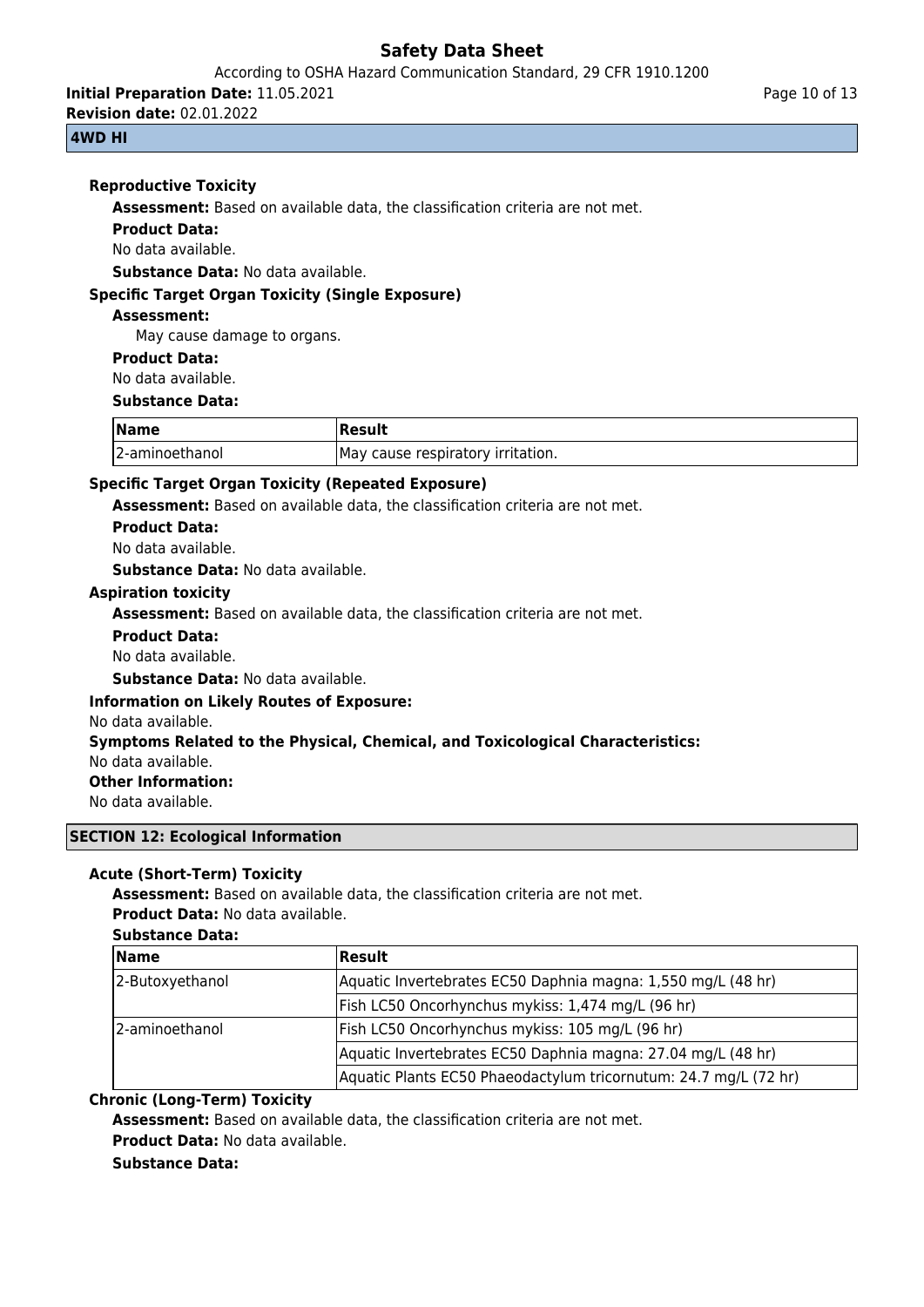According to OSHA Hazard Communication Standard, 29 CFR 1910.1200

**Initial Preparation Date:** 11.05.2021

**Revision date:** 02.01.2022

# **4WD HI**

| <b>Name</b>     | Result                                                              |
|-----------------|---------------------------------------------------------------------|
| 2-Butoxyethanol | Fish NOEC Danio rerio: > 100 mg/L (21 d)                            |
|                 | Aquatic Invertebrates NOEC Daphnia magna: 100 mg/L (21 d)           |
| l2-aminoethanol | Fish NOEC Oryzias latipes: 1.24 mg/L (41 d)                         |
|                 | Aquatic Invertebrates NOEC Daphnia magna: 0.85 mg/L (21 d)          |
|                 | Aquatic Plants NOEC Pseudokirchneriella subcapitata: 1 mg/L (72 hr) |

# **Persistence and Degradability**

**Product Data:** No data available.

| <b>Substance Data:</b> |  |
|------------------------|--|
|------------------------|--|

| Name                | <b>Result</b>                                                                              |
|---------------------|--------------------------------------------------------------------------------------------|
| 2-Butoxyethanol     | Readily biodegradable (90.4% degradation after 28 days).                                   |
| Potassium hydroxide | The study on degradability does not need to be conducted as the<br>substance is inorganic. |
| 2-aminoethanol      | Readily biodegradable (> 90% degradation after 21 days).                                   |

## **Bioaccumulative Potential**

## **Product Data:** No data available.

## **Substance Data:**

| <b>Name</b>         | Result                                                                |
|---------------------|-----------------------------------------------------------------------|
| 2-Butoxyethanol     | Not expected to bioaccumulate ( $log Kow = 0.83$ ).                   |
| Potassium hydroxide | Not expected to bioaccumulate, as it completely dissociates in water. |
| 2-aminoethanol      | Low bioaccumulation potential (calculated BCF: 9.2 L/kg).             |

# **Mobility in Soil**

## **Product Data:** No data available.

| <b>Substance Data:</b> |                                                                                                        |
|------------------------|--------------------------------------------------------------------------------------------------------|
| <b>Name</b>            | <b>Result</b>                                                                                          |
| Potassium hydroxide    | Low potential for adsorption. If emitted to surface water, sorption to<br>sediment will be negligible. |

# **Results of PBT and vPvB assessment**

#### **Product Data:**

**PBT assessment:** This product does not contain any substances that are assessed to be a PBT.

**vPvB assessment:** This product does not contain any substances that are assessed to be a vPvB.

# **Substance Data:**

# **PBT assessment:** 2-Butoxyethanol This substance is not PBT. Potassium hydroxide **The substance is not PBT.** 2-aminoethanol Substance is not PBT. **vPvB assessment:** 2-Butoxyethanol This substance is not vPvB. Potassium hydroxide  $\vert$ The substance is not vPvB. 2-aminoethanol Substance is not vPvB.

## **Other Adverse Effects:** No data available.

## **SECTION 13: Disposal Considerations**

# **Disposal Methods:**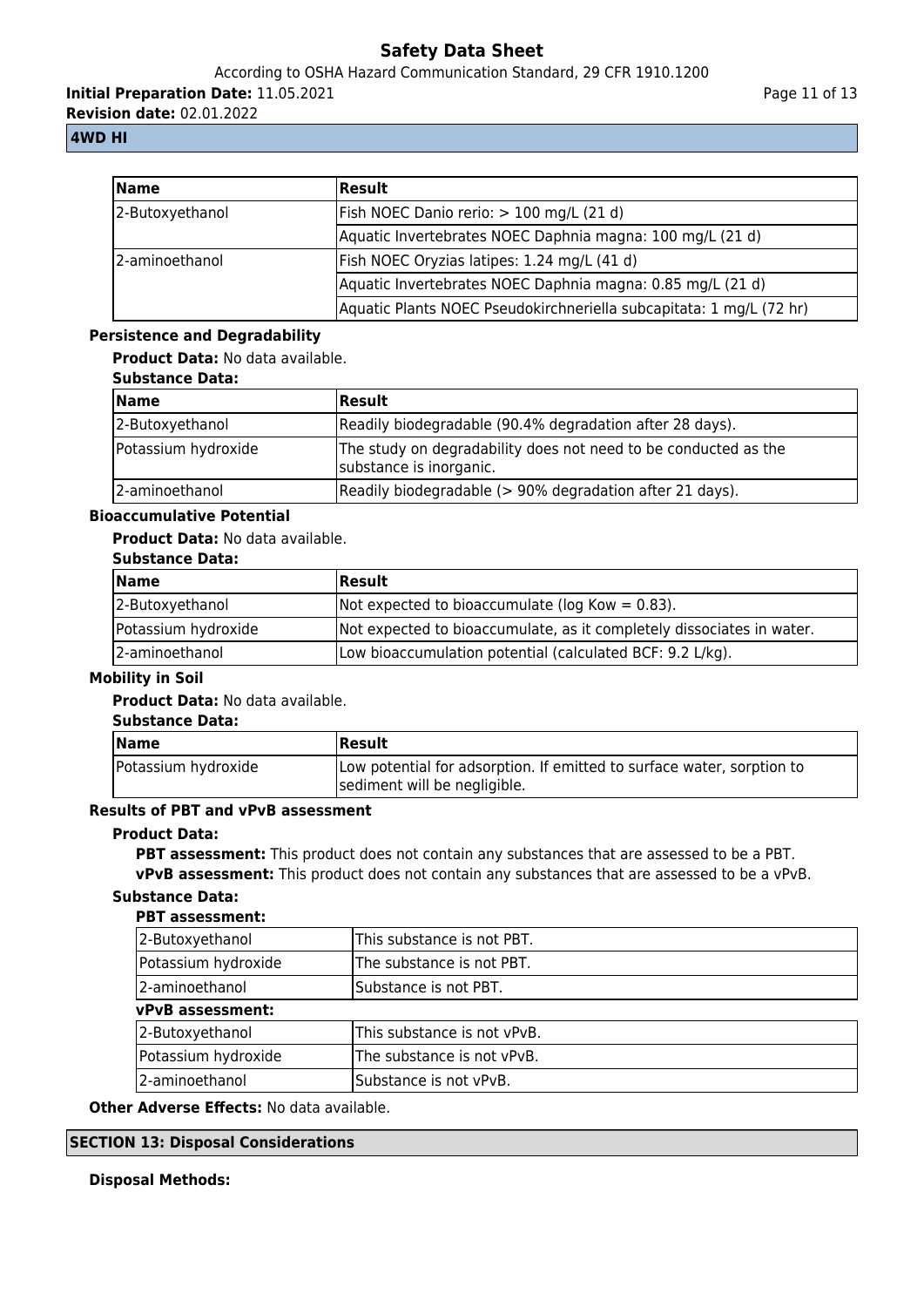According to OSHA Hazard Communication Standard, 29 CFR 1910.1200

**Initial Preparation Date:** 11.05.2021

**Revision date:** 02.01.2022

# **4WD HI**

It is the responsibility of the waste generator to properly characterize all waste materials according to applicable regulatory entities

# **Contaminated packages:**

Not determined or not applicable.

## **SECTION 14: Transport Information**

## **United States Transportation of Dangerous Goods (49 CFR DOT)**

| UN Number                           | 1760                                                                 |
|-------------------------------------|----------------------------------------------------------------------|
| UN Proper Shipping Name             | Corrosive liquids, N.O.S. (Potassium Hydroxide,<br>Monoethanolamine) |
| UN Transport Hazard Class(es)       | 8                                                                    |
| <b>Packing Group</b>                | Чħ                                                                   |
| <b>Environmental Hazards</b>        | l None                                                               |
| <b>Special Precautions for User</b> | None                                                                 |

## **International Maritime Dangerous Goods (IMDG)**

| UN Number                           | 1760                                                                 |
|-------------------------------------|----------------------------------------------------------------------|
| UN Proper Shipping Name             | Corrosive liquids, N.O.S. (Potassium Hydroxide,<br>Monoethanolamine) |
| UN Transport Hazard Class(es)       | 8                                                                    |
| <b>Packing Group</b>                | Ш                                                                    |
| <b>Environmental Hazards</b>        | <b>None</b>                                                          |
| <b>Special Precautions for User</b> | None                                                                 |

# **International Air Transport Association Dangerous Goods Regulations (IATA-DGR)**

| UN Number                           | 1760                                                                 |
|-------------------------------------|----------------------------------------------------------------------|
| UN Proper Shipping Name             | Corrosive liquids, N.O.S. (Potassium Hydroxide,<br>Monoethanolamine) |
| UN Transport Hazard Class(es)       | 8                                                                    |
| <b>Packing Group</b>                | Ш                                                                    |
| <b>Environmental Hazards</b>        | None                                                                 |
| <b>Special Precautions for User</b> | None                                                                 |

## **SECTION 15: Regulatory Information**

# **United States Regulations**

**Inventory Listing (TSCA):** All ingredients are listed-active or exempt.

**Significant New Use Rule (TSCA Section 5):** None of the ingredients are listed.

**Export Notification under TSCA Section 12(b):** None of the ingredients are listed.